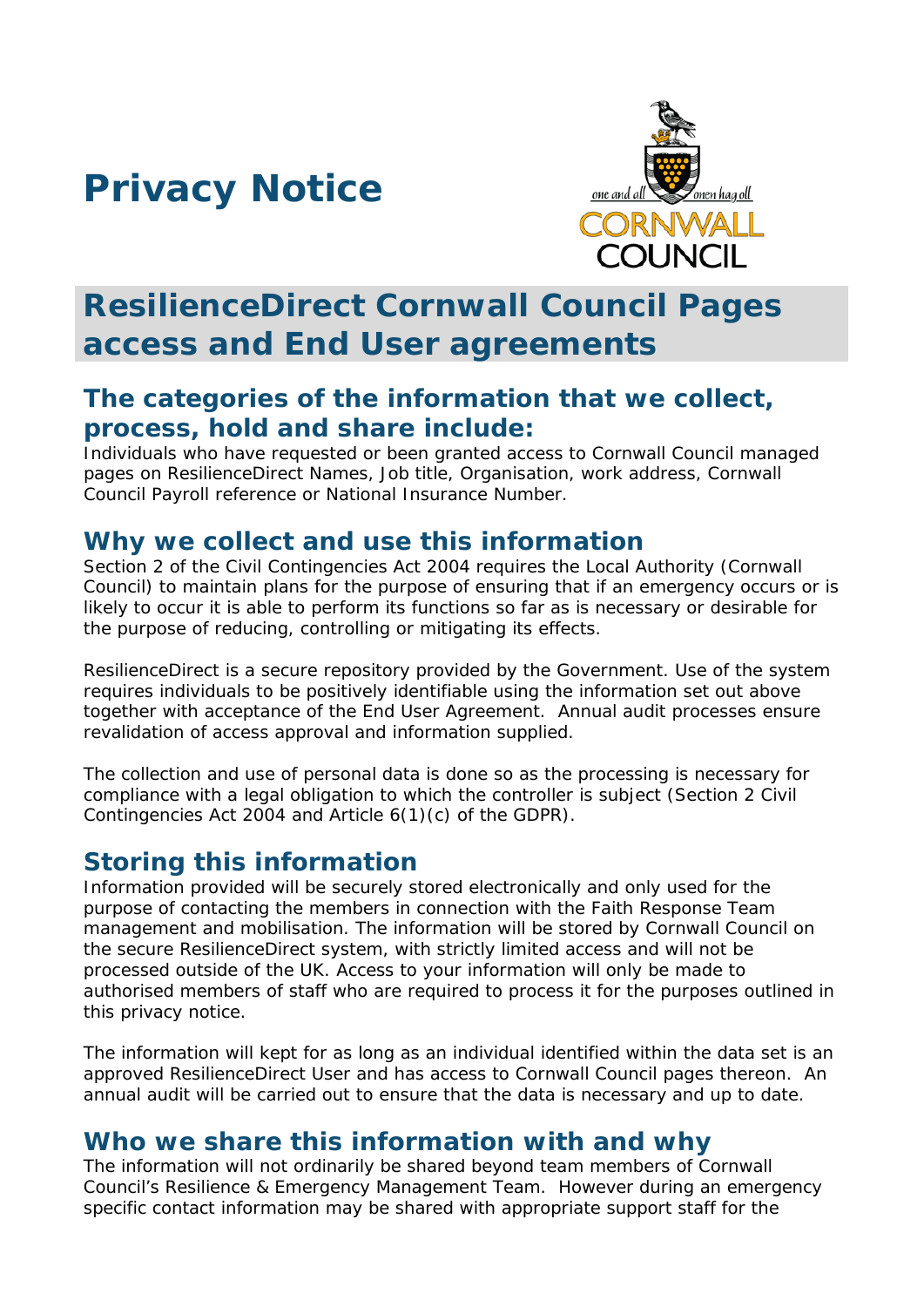purpose of making contact with Emergency Support Assistants to request their help during, or in preparation for a crisis.

### **Requesting access to your personal data and your rights**

Your personal information belongs to you and you have the right to:

- be informed of how we will process it
- request a copy of what we hold about you and in commonly used electronic format if you wish (if you provided this to us electronically for automated processing, we will return it in the same way)
- have it amended if it's incorrect or incomplete
- have it deleted (where we do not have a legal requirement to retain it)
- withdraw your consent if you no longer wish us to process it
- restrict how we process it
- object to us using it for marketing or research purposes
- object to us using it in relation to a legal task or in the exercise of an official authority
- request that a person reviews an automated decision where it has had an adverse effect on you

You are legally entitled to request access to any information about you that we hold, and a copy using the subject access request. Use the links below to find out more:

[Data Protection web page](http://www.cornwall.gov.uk/council-and-democracy/data-protection-and-freedom-of-information/data-protection)

[Rights of Access, Rectification and Erasure Request](https://www.cornwall.gov.uk/media/33315555/form-2018-rare-form-blank.pdf)

If you need help in understanding this notice please contact the Resilience & Emergency Management team by emailing [emergencymanagement@cornwall.gov.uk](mailto:emergencymanagement@cornwall.gov.uk)

### **Contact details of the Data Protection Officer**

If you would like to discuss anything in this privacy notice, please contact:

Data Protection Officer

| Address:   | Data Protection Team,<br>Cornwall Council,<br>County Hall, Truro, TR1 3AY |
|------------|---------------------------------------------------------------------------|
| Telephone: | 01872 326424                                                              |
| Email:     | dataprotection@cornwall.gov.uk                                            |

#### **Further information**

If you have concerns about the use of your personal data, the Information Commissioners Office is an independent body set up to uphold information rights in the UK. They can be contacted through their website: [www.ico.org.uk](http://www.ico.org.uk/) or their helpline on 0303 123 1113, or in writing to:

Information Commissioner's Office Wycliffe House Water Lane Wilmslow